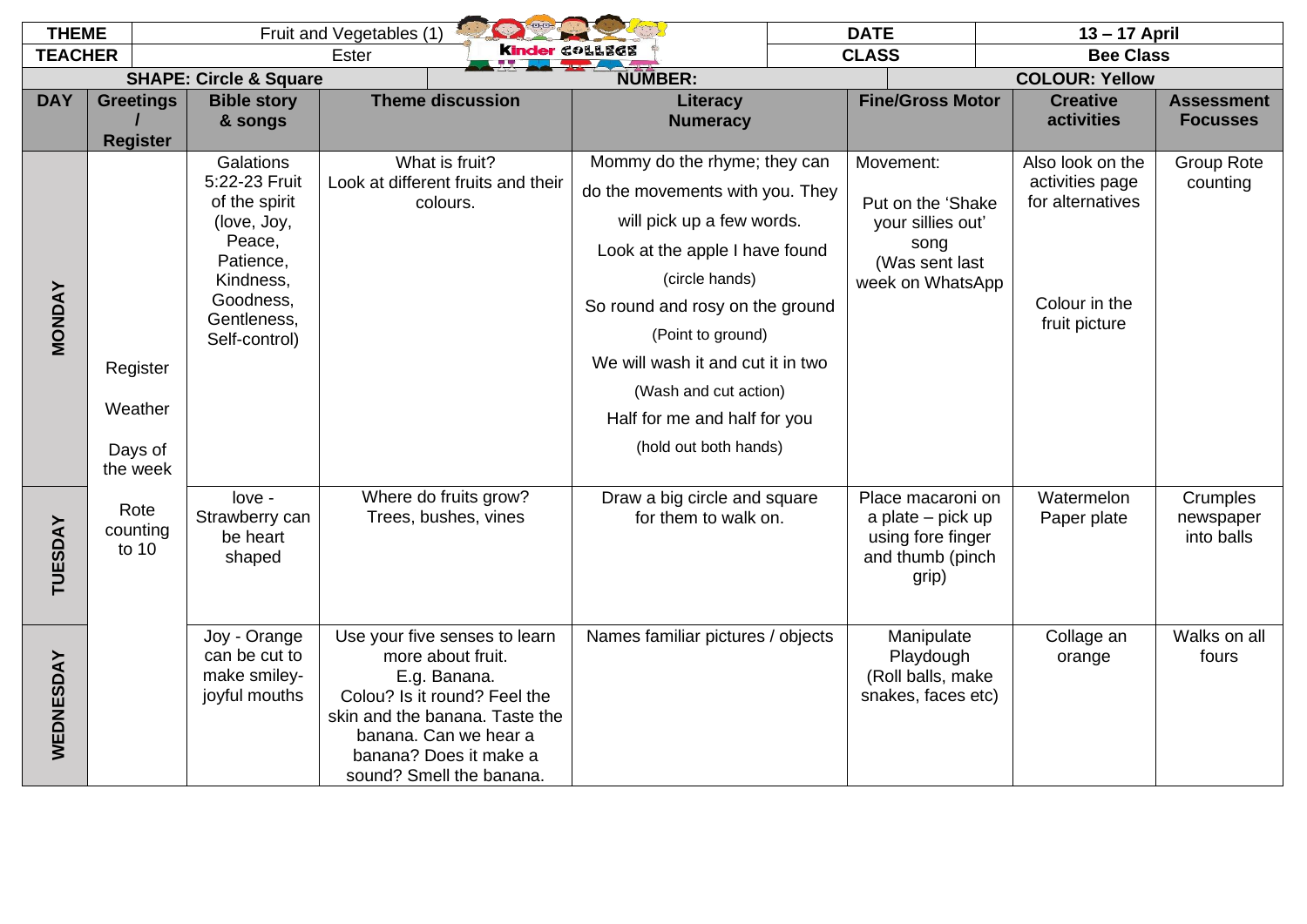| <b>RSD</b>       | Peace-<br>Pineapple<br>must be cut<br>into "peaces"<br>to eat                       | Why must we eat fruit?<br>Also use fruit to make juice,<br>snacks etc. | Do concrete counting to 3<br>(Counting only 3 objects)<br>Repeat a few times with different<br>objects/toys | Using a large<br>spoon, take all the<br>fruit (toys) out of<br>the water. | Paint a pear                    | Points to body<br>parts |
|------------------|-------------------------------------------------------------------------------------|------------------------------------------------------------------------|-------------------------------------------------------------------------------------------------------------|---------------------------------------------------------------------------|---------------------------------|-------------------------|
| <b>IDAY</b><br>匠 | Patience - Kiwi<br>you need<br>patience to get<br>all the bits out<br>of your teeth | Revise fruit theme.                                                    | <b>Scribbles</b>                                                                                            | <b>Ball skills:</b><br>Roll<br><b>Kick</b><br>Throw<br>Catch              | Sensory play:<br>Wash the fruit | Pinch grip              |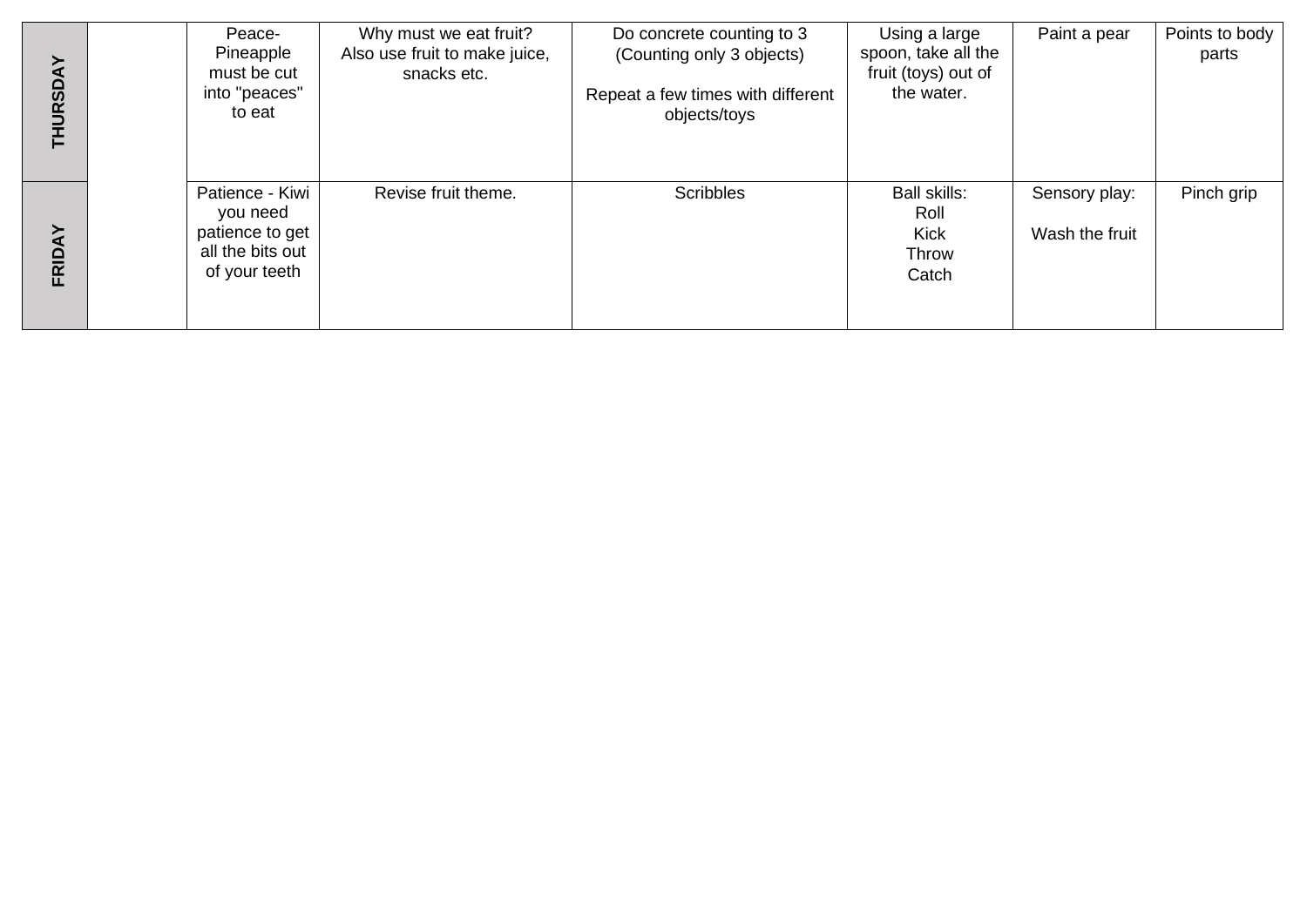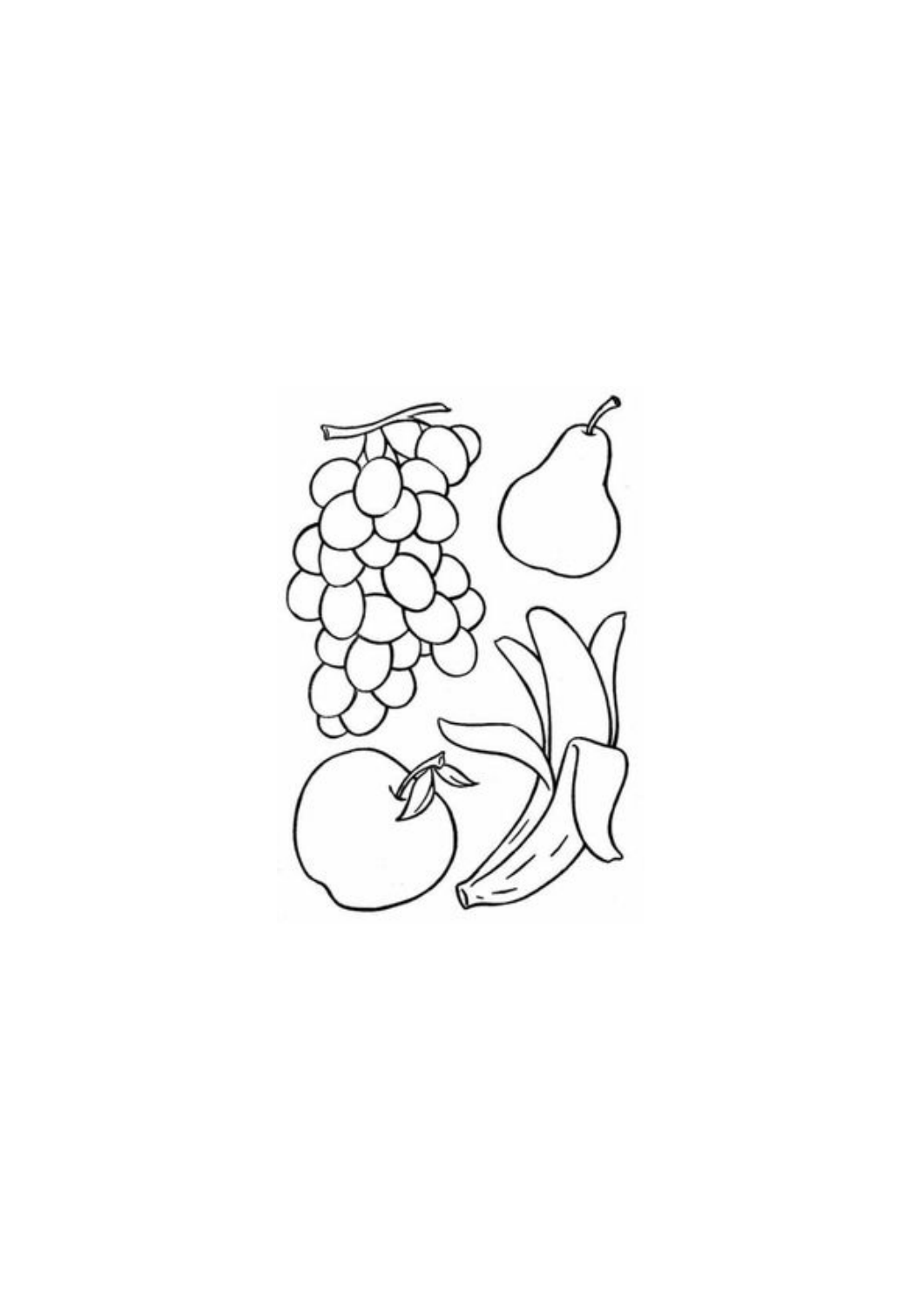

Il Copyignt by Presidosi Education / Presidiosi Commitgebook, Visit an **COMMUNICATE** for those collecting pages.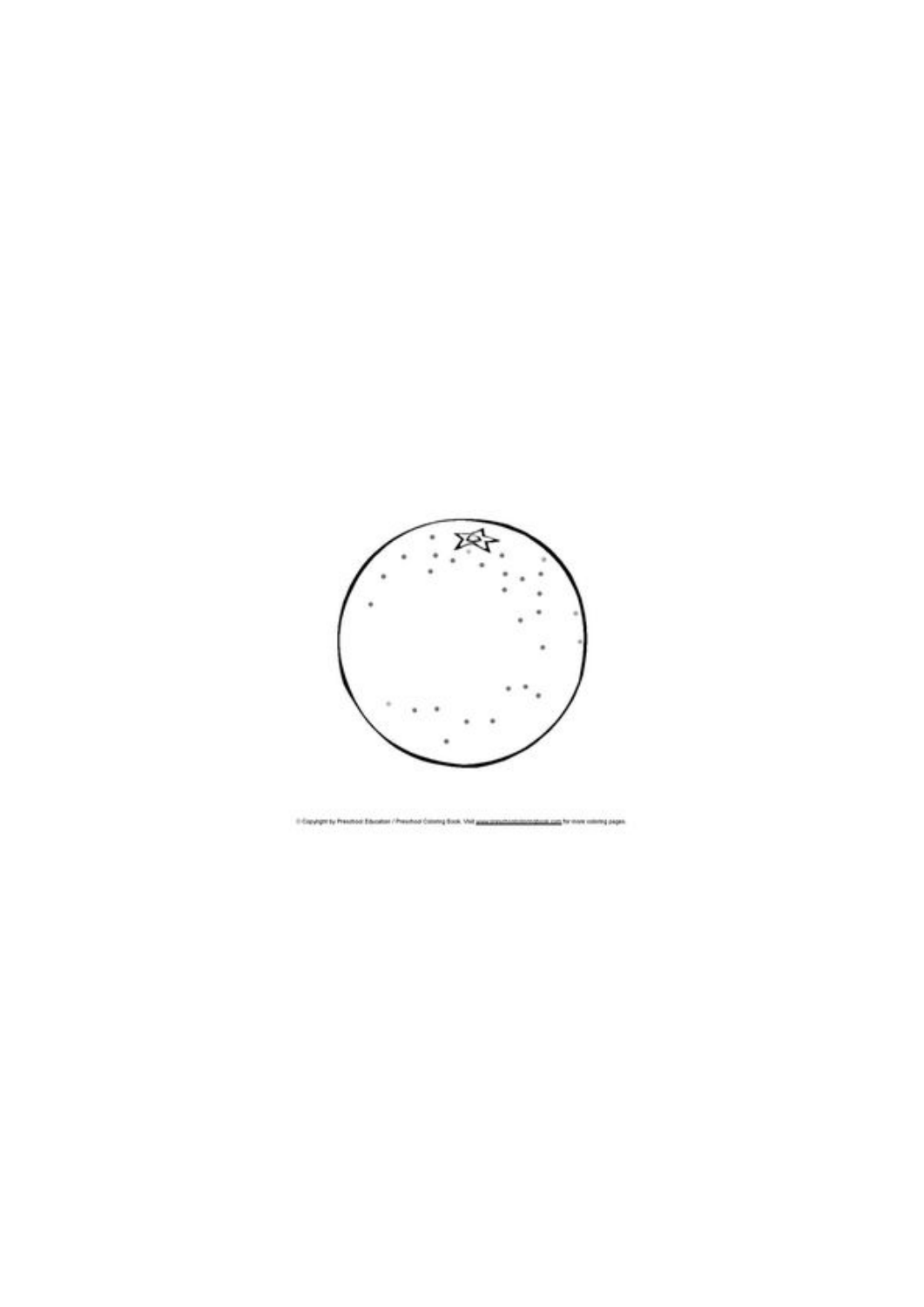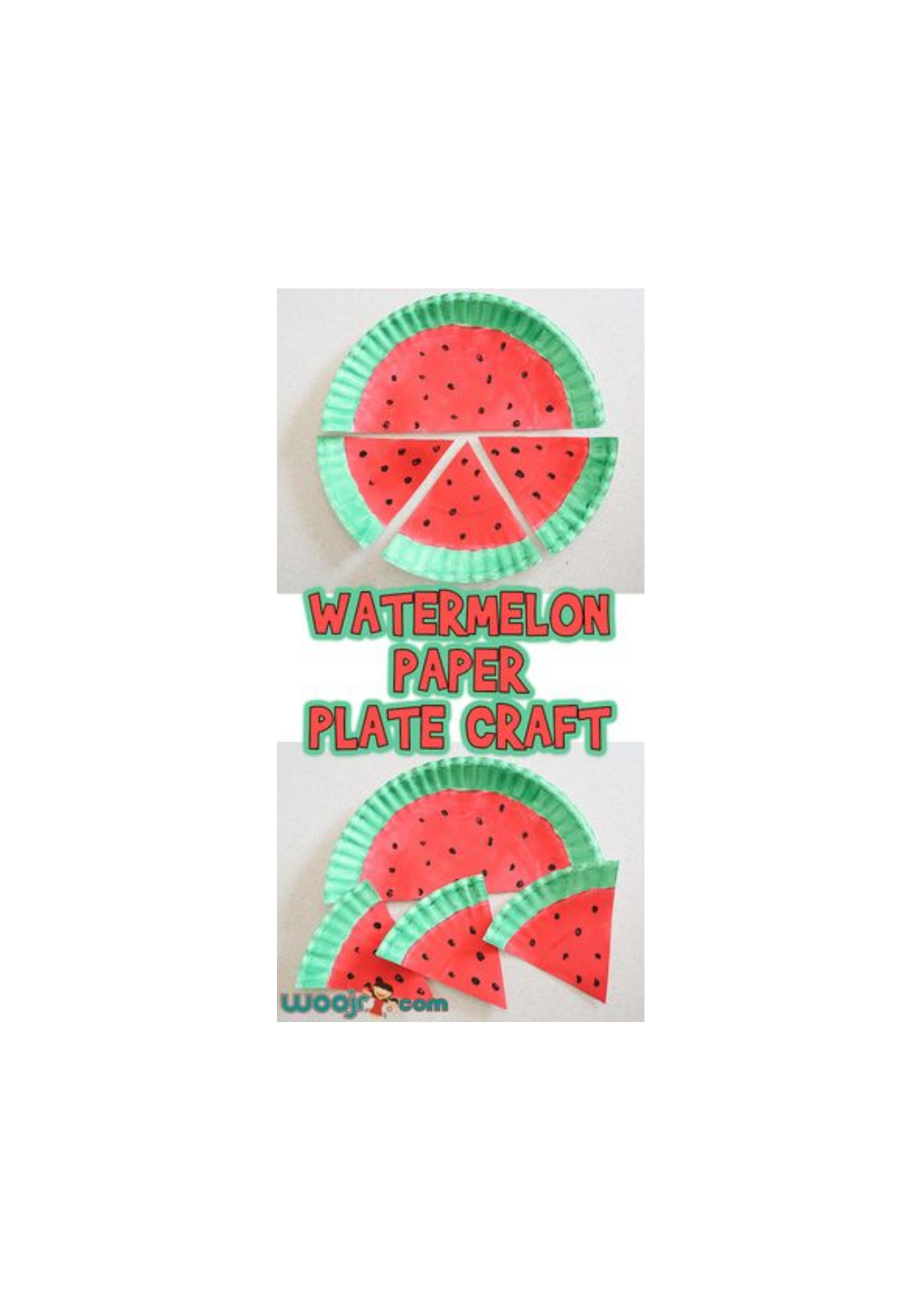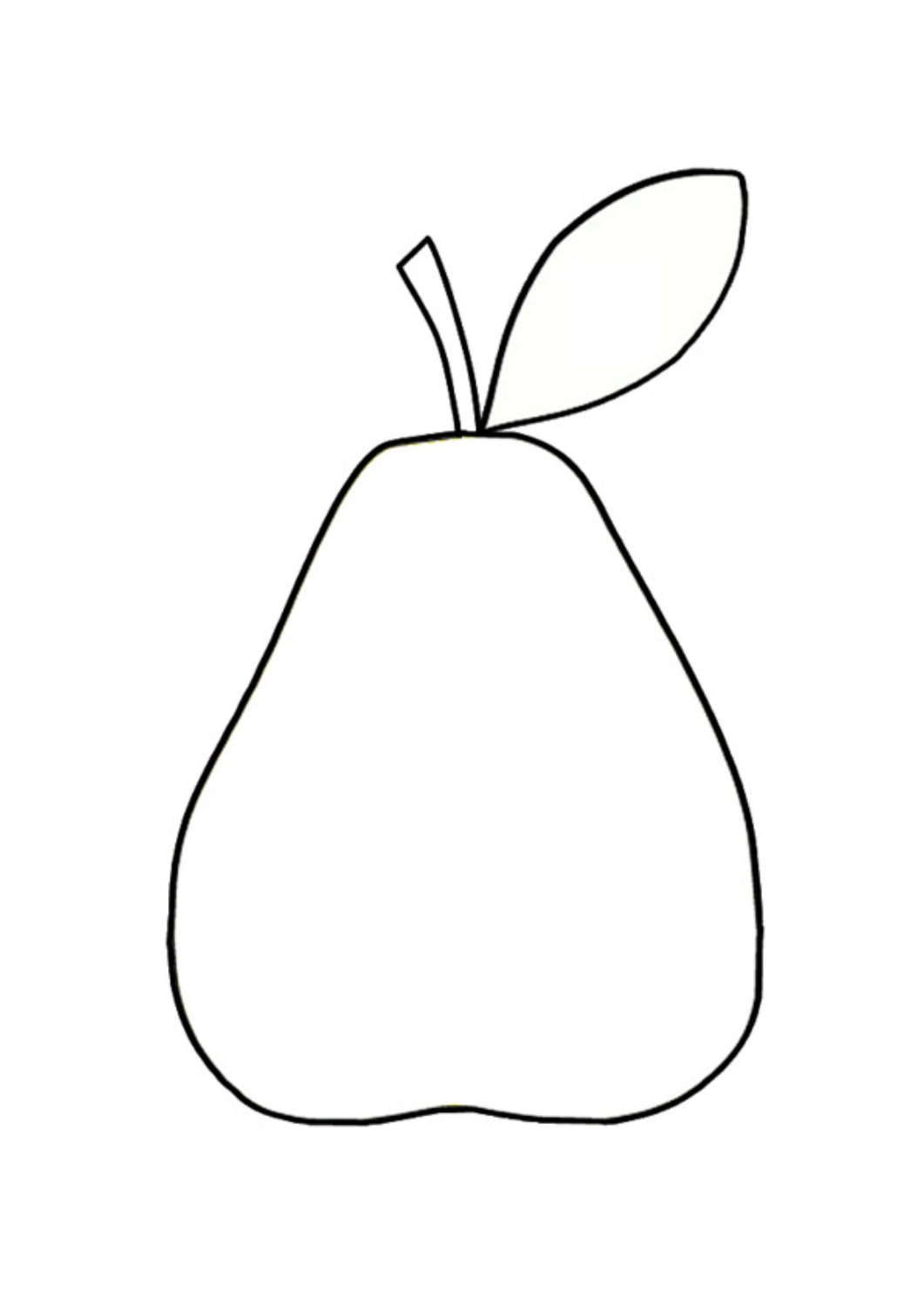

## **Super Sensory** Invitations to Play

a year of exploring through the senses